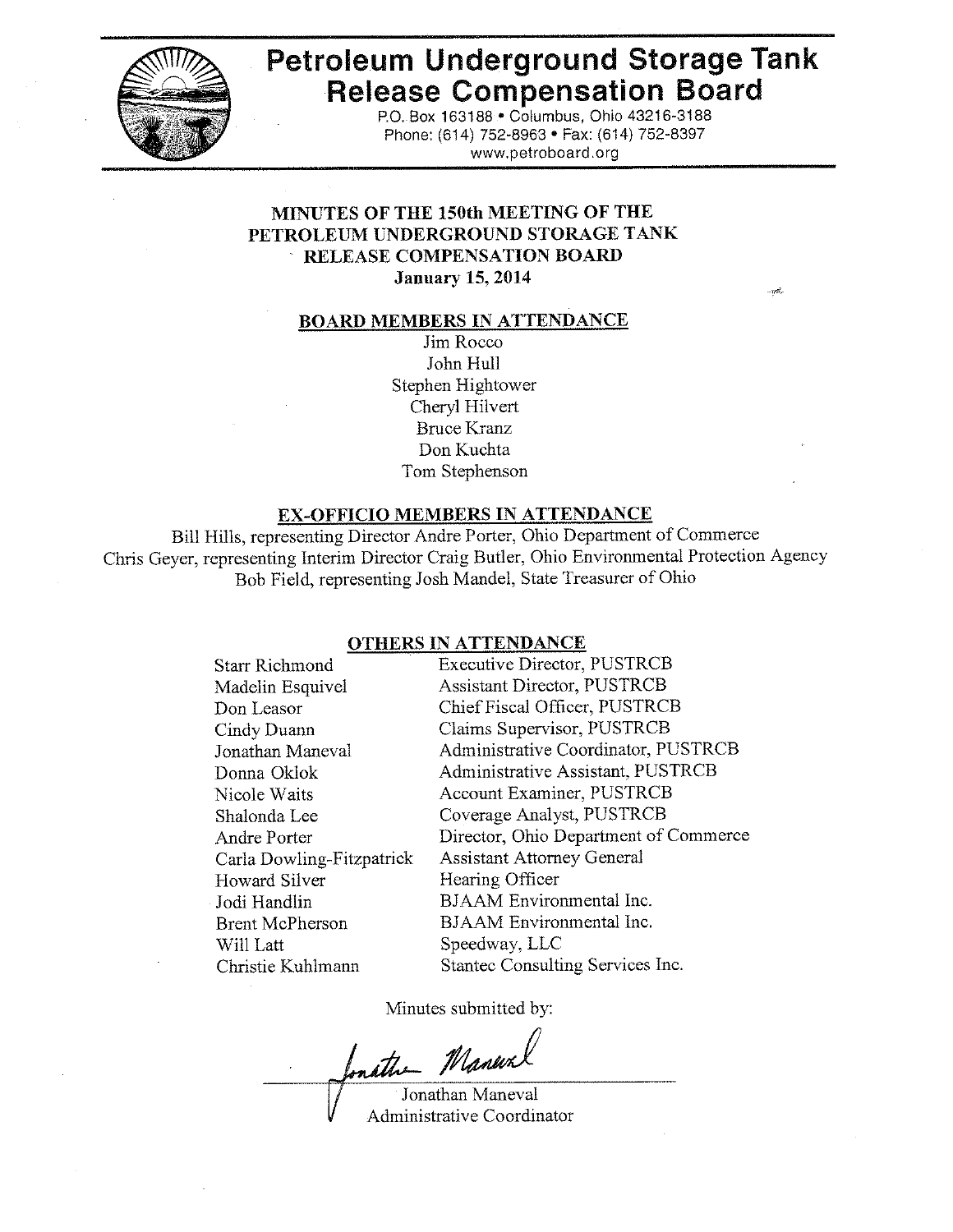# **Call to Order:**

Chairman Rocco convened the one hundred fiftieth meeting of the Petroleum Underground Storage Tank Release Compensation Board on Wednesday, January 15, 2014. The following members were in attendance:

Jim Rocco; John Hull; Stephen Hightower; Cheryl Hilvert; Bruce Kranz; Don Kuchta; Tom Stephenson; Bill Hills, representing Director Andre Porter, Ohio Department of Commerce; Chris Geyer, representing Interim Director Craig Butler, Ohio Environmental Protection Agency; and Bob Field, representing Josh Mandel, State Treasurer of Ohio.

Chairman Rocco welcomed Andre Porter, who was appointed Director of the Ohio Department of Commerce in April 2013. Director Porter briefly introduced himself and discussed his role with the Department of Commerce. He thanked Bill Hills for serving as his representative to the Board, and offered his support, assistance and guidance.

### **Minutes:**

Chairman Rocco asked if there were any comments or questions regarding the minutes from the November 20, 2013 Board meeting, and there were none. Chairman Rocco pointed out that there was a typographical error on page four in the draft minutes distributed to the Board members prior to the meeting. A corrected version of the minutes was provided in the members' meeting notebooks. Vice-Chairman Hull moved to approve the minutes. Mr. Hills seconded. A vote was taken and all members voted in the affirmative. The minutes were approved as presented.

### **BUSTR Report:**

Chairman Rocco called upon Bill Hills, Bureau Chief, to present the Bureau of Underground Storage Tank Regulations (BUSTR) report.

Mr. Hills stated that BUSTR had obtained two temporary service employees to work through the remainder of the fiscal year. He said the employees would be scanning and indexing completed files. He noted that BUSTR lost two file clerk positions as a result of budget cuts, and these temporary employees would allow BUSTR to close files. He said that BUSTR had changed some of its day to day operations so that in the future, closed files will be scanned and indexed before new files are opened.

Chairman Rocco asked if the documents are converted to PDF (portable document format) files. Mr. Hills stated that the files are scanned into Intellivue, an electronic document imaging system.

Mr. Hills reported that the Revolving Loan Fund rule had gone through the JCARR (Joint Committee on Agency Rule Review) process, and the rule should be effective on February 1, 2014. This fund will provide financing to enable political subdivisions to address the removal of abandoned underground storage tank systems. Mr. Hills noted the rule will allow a CIC (Community Improvement Corporation) to borrow from the fund. He stated that money cannot be loaned if there is a viable responsible person to perform the removal of the tank system.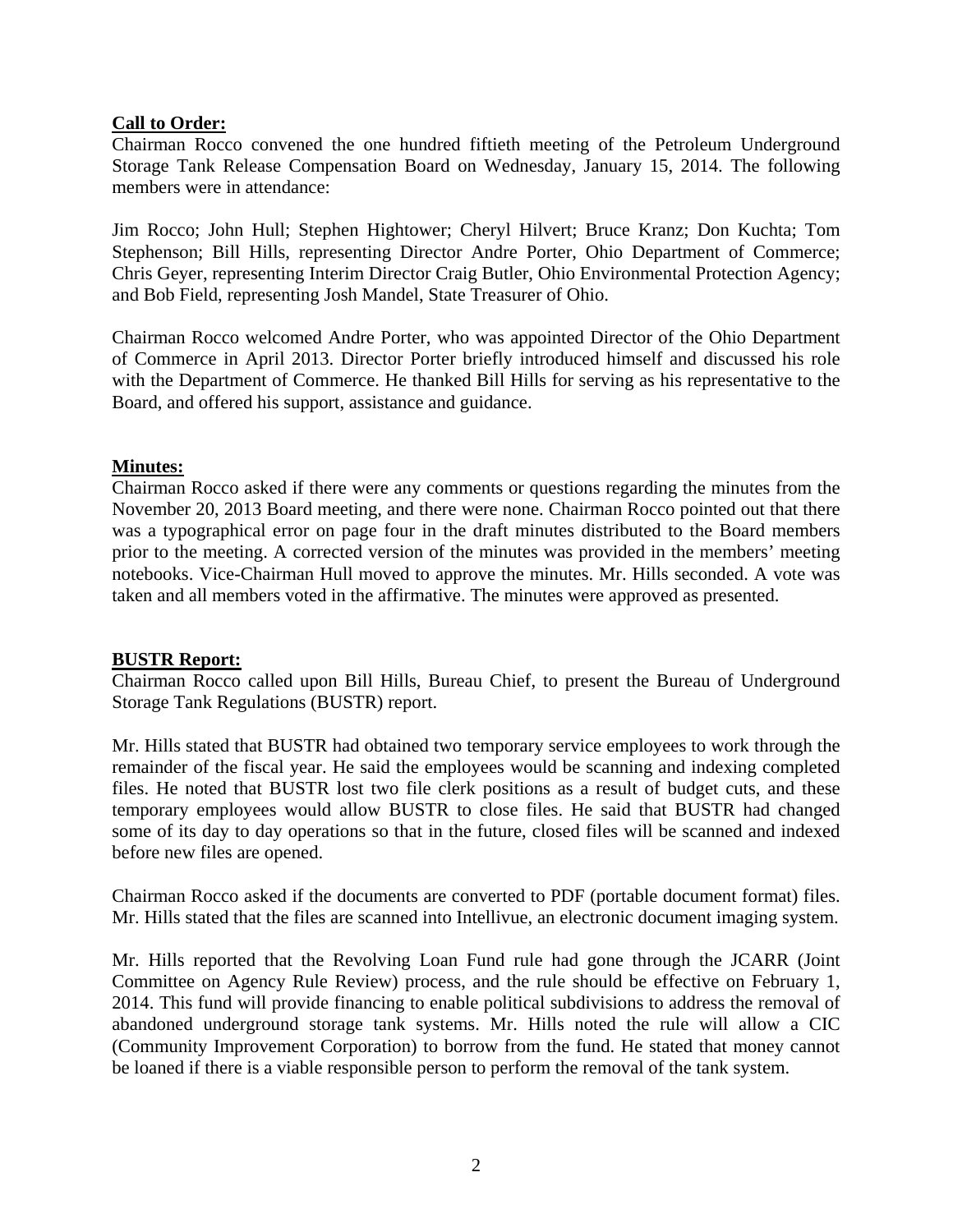Mr. Hills stated that BUSTR was finalizing the loan payment agreement and application forms, and these would be ready at the rule's effective date. A fact sheet concerning the eligibility criteria and loan agreement should also be available at that time.

Ms. Hilvert asked whether BUSTR had reached out to the Ohio Municipal League and Ohio City/County Management Association to provide information about the Revolving Loan Fund. Mr. Hills confirmed that they had, and BUSTR hoped to publish articles concerning the fund in the associations' newsletters.

Mr. Hills reported that BUSTR was awarded \$98,000 in additional LUST (leaking underground storage tank) grant monies for fiscal year 2014 for the purpose of performing responsible party searches of properties with petroleum UST releases. He said BUSTR was finalizing contracts with six vendors to perform these responsible party searches. He said that the project will be completed by June 30, 2014.

Mr. Hills reported that BUSTR had scheduled UST installer and UST inspector courses for February and March at the Ohio Fire Academy. He stated that these courses are being offered to fire departments with delegated authority from the State Fire Marshal, and also to other inspectors. He said the State Fire Marshal will be hosting the U.S. EPA Region 5 underground storage tank installer seminar in March 2014. He stated that installers and inspectors from the six states that make up Region 5 are expected to attend. He noted that BUSTR had no stakeholder trainings scheduled.

Mr. Hills stated that BUSTR has continued to work on the OTTER (Ohio Tank Tracking & Environmental Regulations) database and Click Scheduling, and they have been operating with only minor issues. Click Scheduling is a GPS driven computer program that geographically schedules the inspectors to visit facilities that are located in the same geographical area. He noted that the Code Enforcement division of the State Fire Marshal has also started using Click Scheduling.

Mr. Hills reported that for the week ending January 4, 2014, 47 new inspections were performed for a total of 1,850 inspections for the three-year inspection cycle ending June 30, 2016. He said seven NFAs (no further actions) were generated during this same time period for a total of 150 for the grant cycle ending September 30, 2014. He noted this number is slightly below the target projections established by the U.S. EPA.

Mr. Hills stated that roughly 22,000 USTs have been registered, and there were about 3,700 owners of 7,500 registered facilities. He said since the start of the BUSTR program, the number of NFAs is approaching 28,000.

### **Financial Report:**

Chairman Rocco called upon Don Leasor, Chief Fiscal Officer, to present the financial reports.

Mr. Leasor reported that Schneider Downs submitted the audited financial statements to the Auditor of State prior to the December 31, 2013, deadline. Mr. Leasor noted that the audit report is subject to review and acceptance by the Office of the Auditor of State. He said the report will be made publicly available when it is released by that office.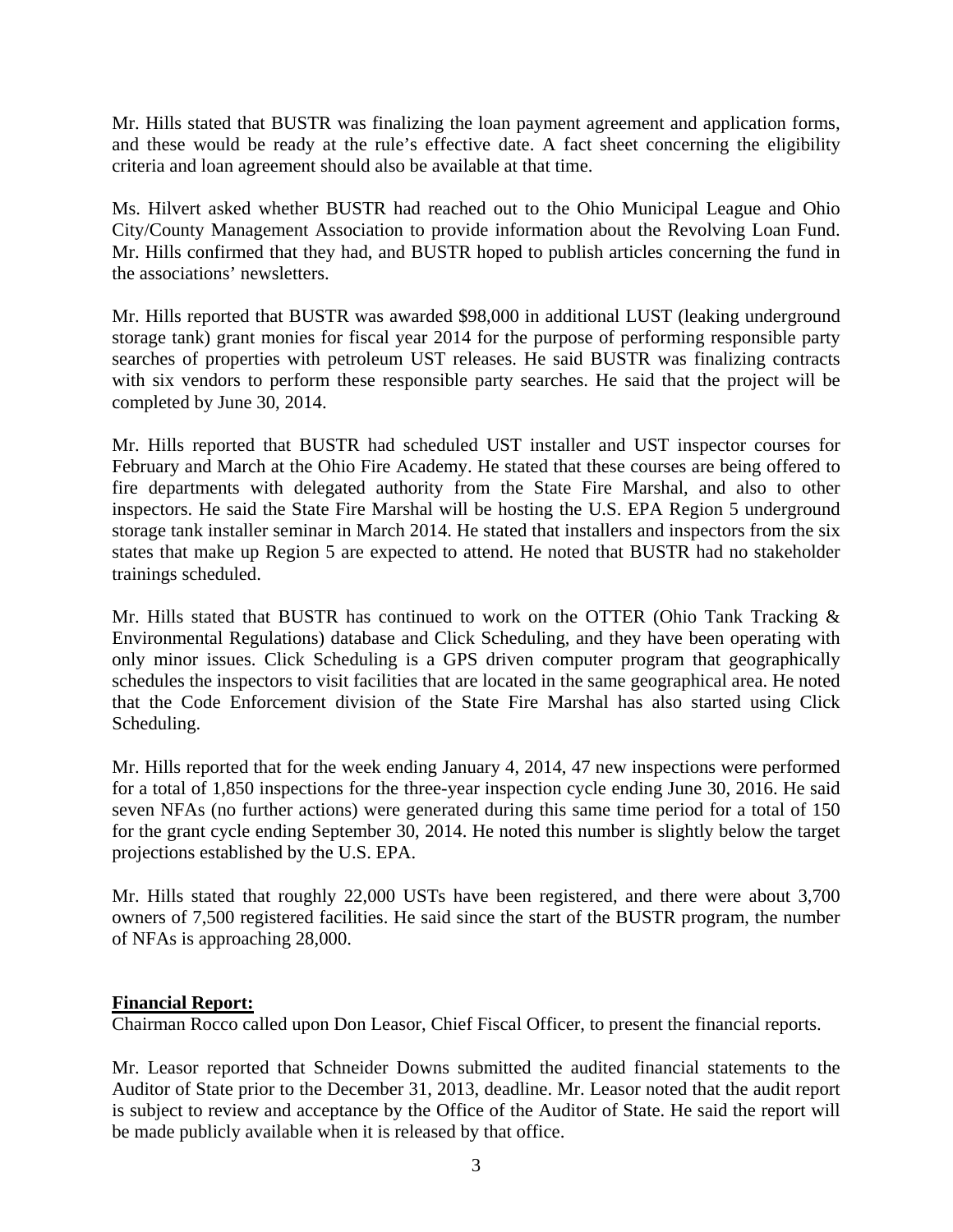Mr. Leasor stated that since the contract with Schneider Downs had ended, the Board is required to begin working with the Office of the Auditor of State to issue a Request for Proposal for the selection of an Independent Public Account for the next five-year audit cycle. He stated that, in previous years, a Board member was asked to provide assistance and input in the proposal selection process. Mr. Leasor asked Mr. Geyer to assist, and he agreed.

## *October and November Financials*

Mr. Leasor said the October and November financials were emailed to each member. He asked if there were any questions or concerns regarding these reports, and there were none.

Mr. Leasor reported that, as of January 14, 2014, the unobligated balance was \$18.9 million. He said this included \$12.9 million in STAR Ohio and the \$6 million invested in US treasuries and US agency callable bonds. He reported that the balance in the obligated account as of January 14, 2014 was approximately \$5.8 million.

Mr. Leasor stated the claims expense for November was approximately \$508,000, and as of January 14, 2014, \$3.2 million has been paid for claims for fiscal year 2014.

Mr. Leasor reported that, as of November 30, 2013, 97.6% of the budgeted revenues net of refunds, have been collected. He said information on refunds and fee collections would be presented with the Compliance/Fee Assessment Report.

Mr. Leasor said the total operating expenses for November were \$138,000. He said that, as of November 30, 2013, postage expense was 68% of the amount budgeted. He said this is due to postage fees for the final quarter of fiscal year 2013 being paid in August of fiscal year 2014. He said these charges include fees for the annual fee statement mailing which is sent by certified mail.

Mr. Leasor said all other expenses were where they should be at this time in the fiscal year.

### **Compliance/Fee Assessment Report:**

Chairman Rocco called on Madelin Esquivel, Assistant Director, to present the compliance and fee assessment report.

Ms. Esquivel reported that, as of December 31, 2013, \$53,425 in refunds has been paid for program year 2013. She said this amount represents about 20% of the refund goal of \$250,000 that was set for the program year. She noted that 103 refunds had been paid to 55 owners. She said the amount of pending refunds totals \$1,388,996.

Ms. Esquivel stated that before a refund is issued, the owner's refund is first used to offset any outstanding fees, and that, as of December 31, 2013, a total of \$78,000 was used to offset outstanding fees for program year 2013.

Ms. Esquivel stated that, as of December 31, 2013, a total of \$113,974 had been collected by the Attorney General's Office and Special Counsel for program year 2013. She said after deducting the collection costs of \$40,258, the net amount received by the Board was \$73,716.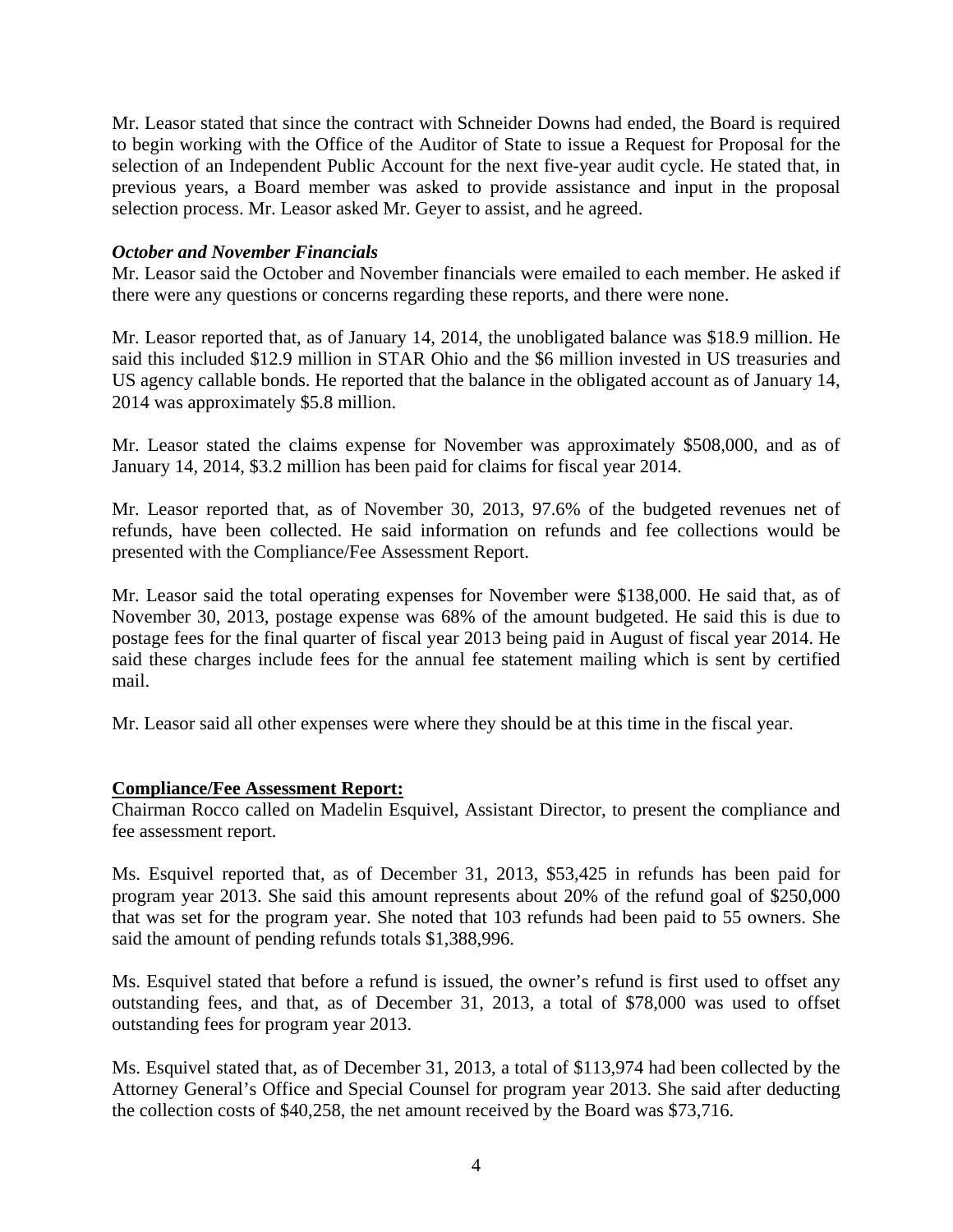Ms. Esquivel stated that, as of December 31, 2013, 79 accounts totaling \$127,880 had been certified to the Attorney General's Office for collection. She noted that unpaid 2013 program year's fees would be certified to the Attorney General's Office on January 31, 2014.

Mr. Hightower questioned how collection costs are determined. Ms. Esquivel responded that the Attorney General's Office charges 10% of the amount collected and Special Counsel, which are private attorneys, charge 33.3% of the amount collected.

Ms. Esquivel stated that seven Orders Pursuant to Law are under appeal. She said five are under review, one hearing is scheduled and one settlement agreement is pending. Ms. Esquivel said two Determinations to Deny a Certificate of Coverage are under appeal. She said one is under review and one hearing is scheduled.

Ms. Esquivel stated that five Ability to Pay Applications are pending review. The Ability to Pay program allows former UST owners experiencing financial difficulty to apply for and receive a determination of their ability to pay delinquent fees.

Ms. Esquivel reported that, as of January 2, 2014, Certificates of Coverage have been issued to 3,085 owners. She said there are 200 Applications for Certificates of Coverage currently in process.

Ms. Esquivel stated that there are 55 uncashed refund checks that total \$37,795. She said there is \$62,555 in refunds pending for 57 owners from whom more information has been requested.

### **Claims Report:**

Chairman Rocco called on Cindy Duann, Claims Supervisor, to present the claims report.

Ms. Duann reported that, as of January 2, 2014, the total maximum liability of in-house open claims is just under \$30 million. She said using the historical average claim payout ratio of 70% to 75%, the anticipated claim liability of unpaid in-house claims is between \$21 million and \$22 million. She stated that, as of January 2, 2014, a total of 2,169 Fund eligible sites have been issued NFAs with an average cleanup cost of \$128,600 per site. She said after applying the deductibles and removing the disallowed costs, the average payout per closed site was just under \$69,000.

Ms. Duann stated that, as of January 2, 2014, there were almost 1,800 claims pending review and 18 claim settlement determinations under appeal.

Ms. Duann reported that during the last six months, the Board received an average of 80 claims per month. She pointed out that this was about 20% higher than the average received during the last five program years. She said during the last six months, an average of 69 claims per month were settled. She said the total claim settlement offer for the last six months was just over \$3.2 million with an average claim payout of 76.3% of the net value. She said that the payout average was approximately 5% higher in comparison to previous years' statistics. She noted that owners have been filing claims more timely, which has reduced the amount of costs disallowed for late filing.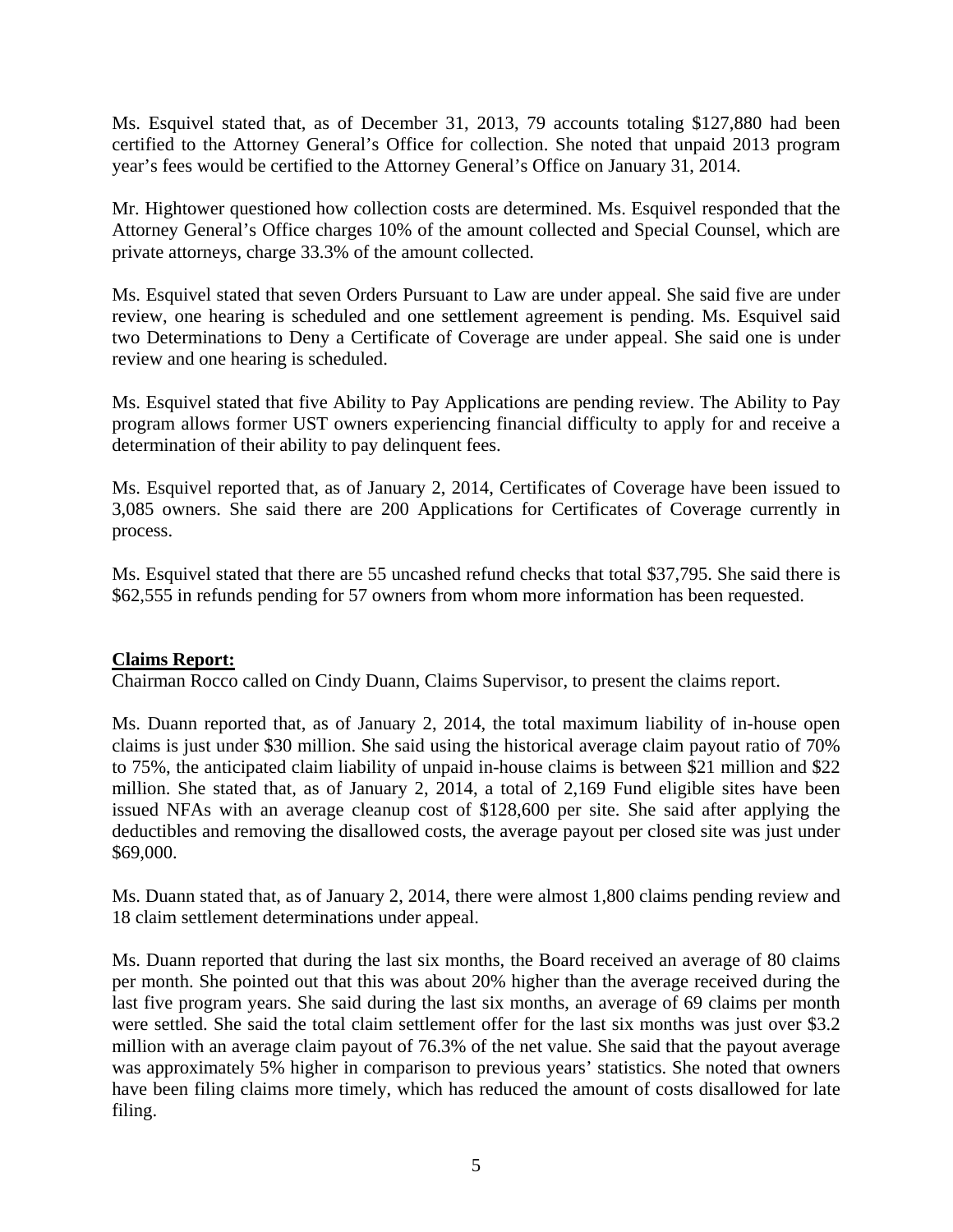Chairman Rocco asked if Ms. Duann knew why there had been an increase in the number of claims submitted. Ms. Duann said she could not provide an explanation for the increase. She noted that the face value of the claims received was also high in comparison to the recent previous years.

Mr. Hightower questioned whether LNG (liquefied natural gas) and CNG (compressed natural gas) tanks installed underground are covered by the Fund. Chairman Rocco responded stating that these tanks are regulated by the Code Enforcement division of the State Fire Marshal's Office. Since the tanks are not regulated by BUSTR, any release from the tanks would not fall under its corrective action program, and the cleanup costs would not be reimbursed by the Fund. Mr. Geyer questioned whether it was necessary to amend the Board's rules to specifically exclude these tanks. Chairman Rocco said that it was not.

Vice-Chairman Hull noted that when LNG and CNG tanks have chronic losses and leaks, the leaks manifest themselves as a low-level residual pollution at the site affecting the soil and groundwater. He pointed out that if this occurs at a site that has or historically had petroleum USTs, the Board may become involved in determining the cause and source of the contamination when eligibility under the Fund is sought.

Ms. Duann reported that in the past six months, 26 eligibility applications had been received, and during this same time period, 42 eligibility determinations had been issued. She said 90% of these determinations were approvals. She reported that the average eligibility approval rate for the last ten years was 69%, and for the last five years, it was 74%. She said that, as of January 2, 2014, there were 13 eligibility applications pending review and three eligibility determinations under appeal.

Ms. Duann said for the last six months, 88 requests for cost pre-approval had been received and 95 cost pre-approval notifications had been issued. Of the cost pre-approvals received, 22 had been requests for pre-approval of annual RAP (remedial action plan) costs. She said this number was also high when compared to previous years. She reported that 37 cost pre-approval requests were pending review as of January 2, 2014.

### **New Business:**

### *Appeal Hearing*

Chairman Rocco called upon Howard Silver, the Board's hearing officer, to present the Report and Recommendation regarding the appeal of the claim settlement determination issued to Prime Properties Limited Partnership.

# **Claim #21313-0001/08/28/09-A, Prime Properties Limited Partnership dba Prime Station #11, 7411 State Road, Parma, Ohio**

Hearing Officer Silver stated that the case being presented to the Board concerned an appeal filed by Prime Properties Limited Partnership involving a gas station in Parma, Ohio. He said that in August 2009, an accidental release of petroleum was discovered at the site and reported to BUSTR. He stated that at the time of the release, there were four 10,000-gallon gasoline underground storage tanks located at the site. He noted that these tanks were removed within 60 days of the release being discovered.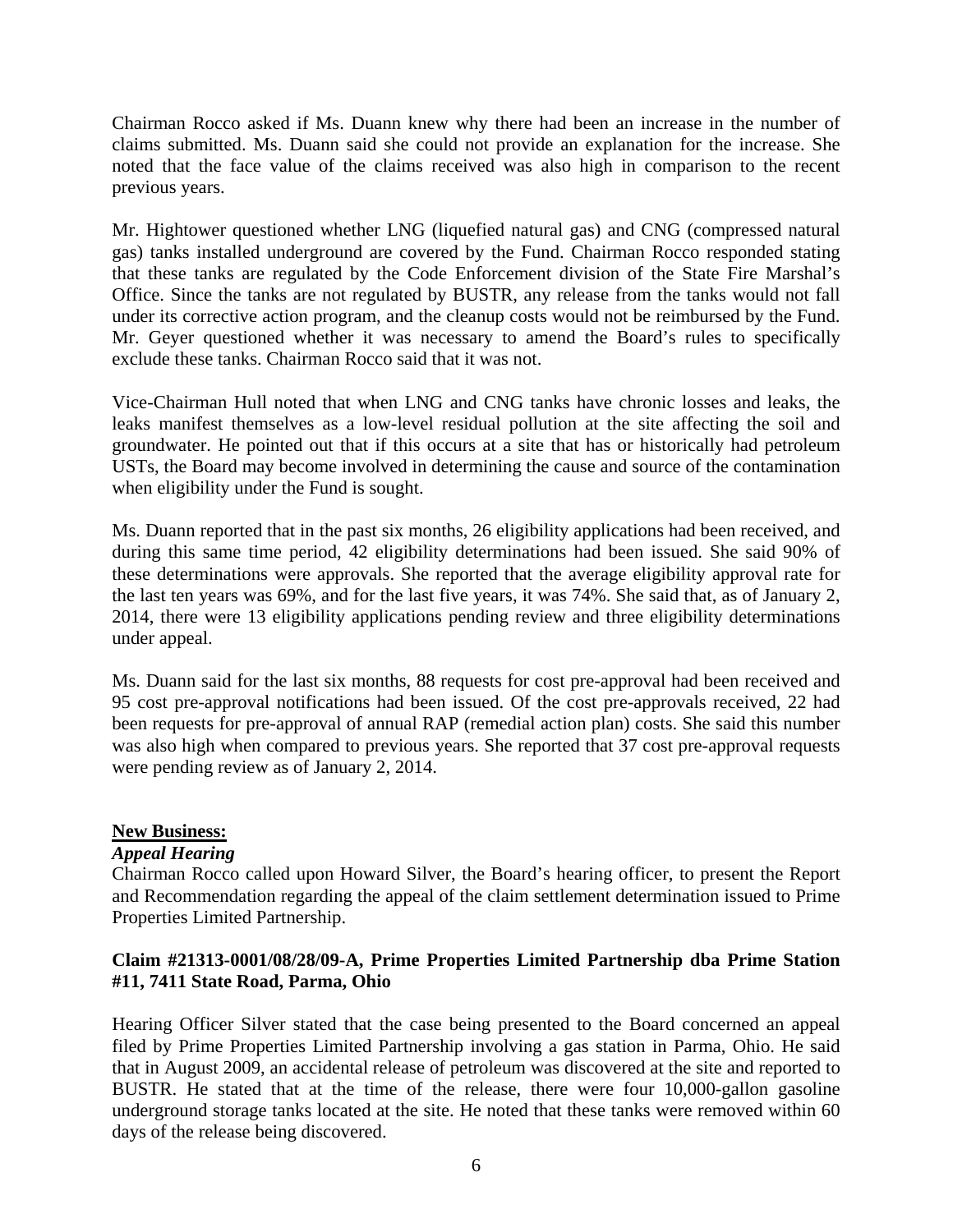Mr. Silver said the Board received an application for financial assurance fund eligibility on November 17, 2009. He said that, on May 13, 2010, the Board's Executive Director, as the Director of the Fund, denied Prime Properties' application. He said following that determination of eligibility, the applicant submitted additional information, and on February 23, 2011, the Director issued a revised determination of eligibility granting approval for Prime Properties to file claims against the Fund.

Mr. Silver said that within the revised eligibility determination, dated February 23, 2011, the Director notified Prime Properties that within 60 days, a claim application must be submitted for the reimbursement of any costs associated with completed program. He noted that 60 days from the date of the Director's letter was April 24, 2011.

Mr. Silver said the Board received a claim from Prime Properties on May 17, 2011, for the reimbursement of costs totaling around \$85,000. He noted that a second version of the claim, which included additional information, was received in August 2011. He said the review of the claim(s) revealed a number of items that were missing from the claim, including invoices, receipts and reports. Mr. Silver said the missing information was requested from Prime Properties in a letter dated October 25, 2011. He pointed out that none of the requested information was ever received.

Mr. Silver said that, on October 31, 2012, the Director issued a claim settlement determination. He said the determination letter included nine sections that referred to a group of invoices or receipts. He said in each of these sections, the Director made a determination to deny costs claimed by the applicant. He explained that these costs were denied for a variety of reasons, including late filing, undocumented costs, non-reimbursable costs associated with tank removal, and costs that were not associated with corrective action.

Mr. Silver stated that within his report, he referenced the statutory authority or the authority granted by the Board's rules as to why the costs had been denied. He recommended that the Director's determination be upheld by the Board.

In response to Mr. Geyer's question, Chairman Rocco clarified that due to the revised settlement determination issued by the Director, the applicant had been granted time beyond the one-year filing deadline to submit costs associated with completed program tasks.

Chairman Rocco requested a motion to adopt the findings of facts, conclusions of law, and recommendation of the hearing officer that the October 31, 2012 claim settlement determination issued by the Director of the Financial Assurance Fund to Prime Properties Limited Partnership LLC, comprises valid state action as a matter of fact and law and that it be upheld. Vice-Chairman Hull so moved. Mr. Stephenson seconded. All members voted in the affirmative. The motion passed.

# *Consulting Services Contract*

Chairman Rocco said that he and Executive Director, Starr Richmond, have had discussions concerning issues with the claim review process. He said there have been some questionable claims submitted, and concerns as to the validity of the charges.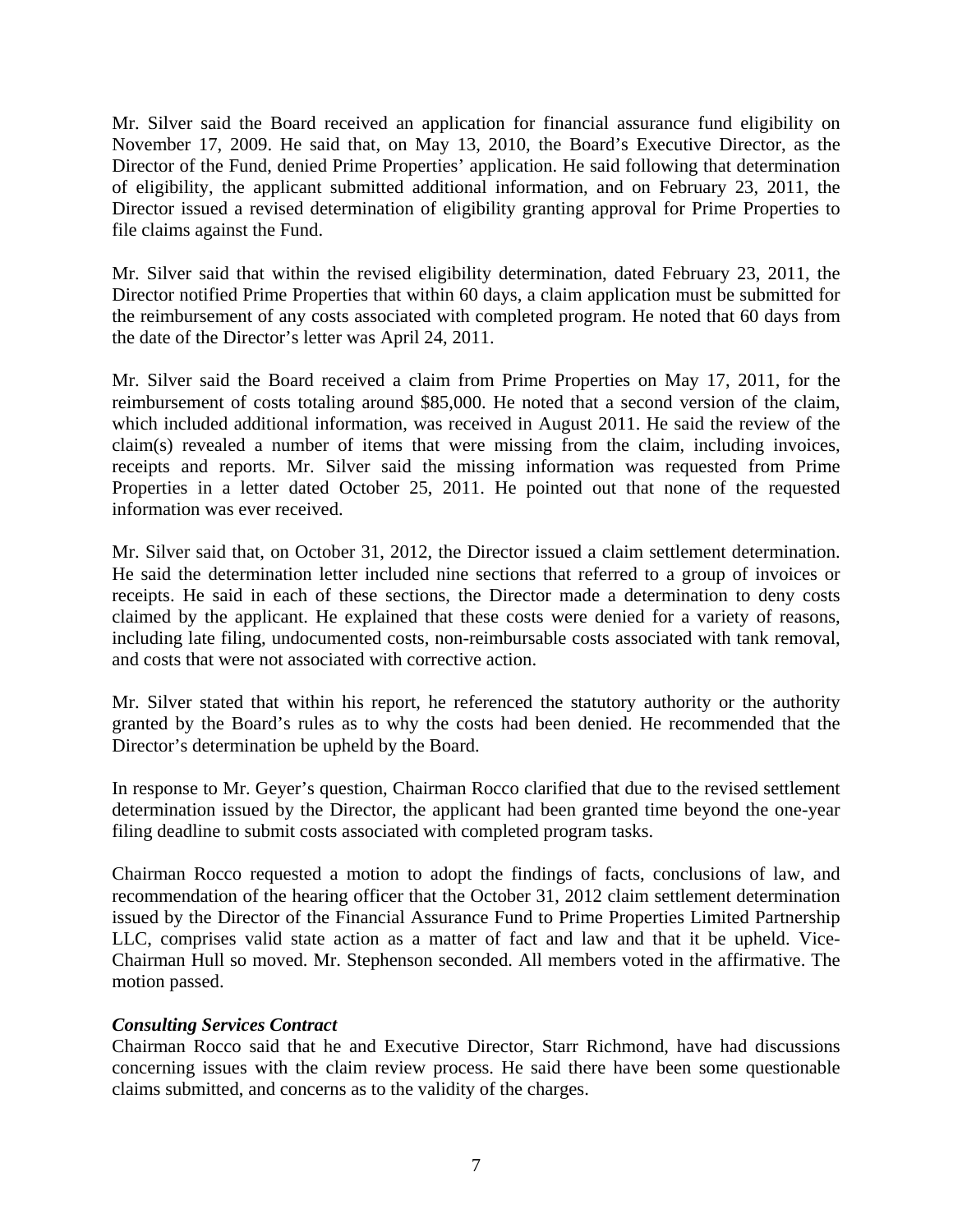Chairman Rocco said that they believed it would be helpful to obtain a report from an independent third party that evaluated the claim review process and outlined the typical range of costs being submitted with certain claims, the documentation being provided with these claims and the justification submitted to support the work performed. He noted that the review could also serve as an internal audit which could reveal any issues of concern of the claim review process.

Chairman Rocco said they discussed contracting with Schneider Downs to perform the review, due to their experience as the Board's auditors for the last five years. He said that during this time, Schneider Downs has gained a valuable understanding of the Board's processes and procedures and this understanding cannot be obtained from another third-party contractor. He noted that the audit contract with Schneider Downs expired with the audit of fiscal year 2013, and there would be no conflict if the Board were to contract with them to perform the study. In response to Vice-Chairman Hull's question, Chairman Rocco confirmed that there were monies available in the budget to contract to perform the work.

Chairman Rocco requested a motion to authorize the Director and Chair to enter into a contract with Schneider Downs on a time and material basis in an amount not to exceed \$35,000. Vice-Chairman Hull so moved. Ms. Hilvert seconded.

Following a lengthy discussion concerning the objectives and purpose of the project, and the expectations of the report, Mayor Kuchta called the question. A vote was taken. The following members voted in the affirmative: Ms. Hilvert and Messrs. Rocco, Hull, Kuchta, Kranz, Stephenson, Geyer, Hills and Field. Mr. Hightower abstained.

# **Certificates of Coverage – Ratifications:**

Chairman Rocco called upon Ms. Richmond to present the lists of owners who have either been issued or denied a Certificate of Coverage for ratification by the Board.

Ms. Richmond said that behind Tabs 7 and 8 are listings of facilities that, since the November Board meeting, have been issued or denied a program year 2012 or 2013 Certificate of Coverage.

Ms. Richmond said the process used to review the fee applications and issue or deny a Certificate of Coverage includes a review for completeness to determine full payment was received; financial responsibility for the deductible has been demonstrated; and, the owner has certified with his signature that he is in compliance with the State Fire Marshal's rules for the operation and maintenance of petroleum underground storage tanks. She said if these requirements are met and if the tanks existed in previous years, a certificate for the subject tanks has been issued to the owner in at least one of the prior two years, then a Certificate of Coverage is issued.

Ms. Richmond explained that if deficiencies or compliance issues are discovered, notice is provided to the owner in accordance with the Board's rules. The owner is provided 30 days to respond to the notice with information to correct the deficiency or compliance issue. If correcting information is not received within this time, a determination denying the Certificate of Coverage is issued to the owner.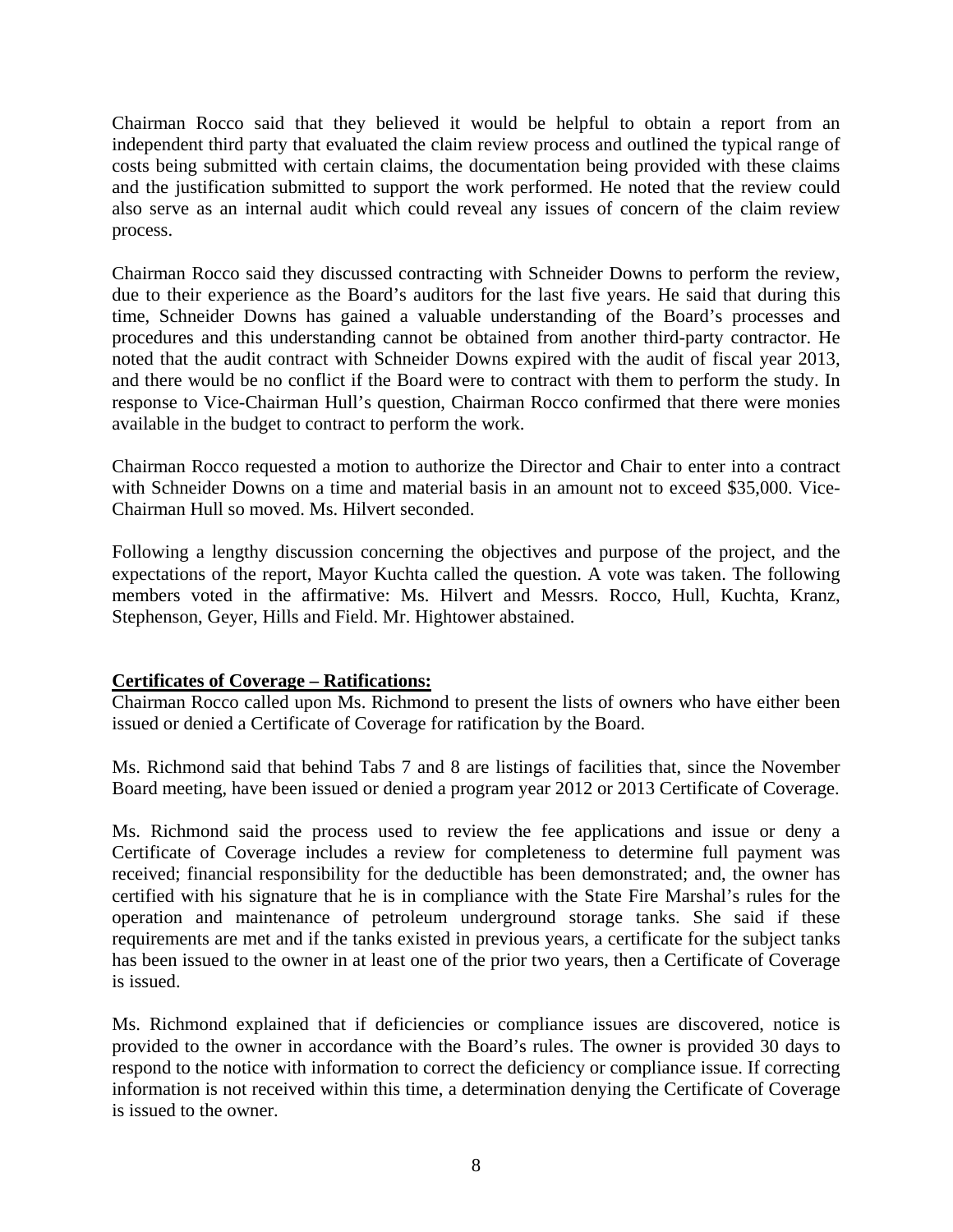She said the Board's rules and the Revised Code make provisions for an appeal of the determination. Ms. Richmond said that throughout this process, the Board's staff works with the owner to correct the fee statement record and if necessary, refers the owner to BUSTR to correct the registration record.

Ms. Richmond requested the Board ratify her actions with respect to the issuance of the 2012 program year Certificate of Coverage to the owner of the one facility included on the list behind Tab 7.

Vice-Chairman Hull moved to ratify the issuance of the 2012 Certificate of Coverage for the facility listed. Mayor Kuchta seconded. A vote was taken and all members voted in the affirmative. The motion passed.

Ms. Richmond stated that no 2012 program year Certificates of Coverage had been denied since the Board's November meeting.

Ms. Richmond requested the Board ratify her actions with respect to the issuance of the 2013 program year Certificates of Coverage for the 67 owners of the 196 facilities included on the list behind Tab 8.

Mayor Kuchta moved to ratify the issuance of the 2013 Certificates of Coverage for the facilities listed. Vice-Chairman Hull seconded. A vote was taken and all members voted in the affirmative. The motion passed.

Ms. Richmond requested the Board ratify her actions with respect to the denial of the 2013 program year Certificates of Coverage for the 13 owners of 16 facilities included on the list behind the Tab 8 green divider page.

Vice-Chairman Hull moved to ratify the denial of the 2013 Certificates of Coverage listed. Ms. Hilvert seconded. A vote was taken and all members voted in the affirmative. The motion passed.

### **Executive Session:**

Chairman Rocco requested a motion to enter into executive session with counsel pursuant to O.R.C. 121.22(G)(3) to discuss matters of pending or imminent court action. Vice-Chairman Hull so moved. Mayor Kuchta seconded. Chairman Rocco called for a roll call. The following members voted in the affirmative: Ms. Hilvert and Messrs. Field, Geyer, Hightower, Hills, Hull, Kranz, Kuchta, Stephenson and Rocco. There were no nays. The motion passed.

Prior to moving into executive session, Chairman Rocco requested to be recused from the executive session. Chairman Rocco turned the meeting over to Vice-Chairman Hull.

### *Reconvene Meeting*

The Board adjourned from executive session and reconvened the public meeting.

Vice-Chairman Hull moved to authorize the Petroleum Underground Storage Tank Release Compensation Board to file a complaint in the matter currently pending against BP. Mayor Kuchta seconded. Chairman Rocco asked if there was any discussion, and there was none. A